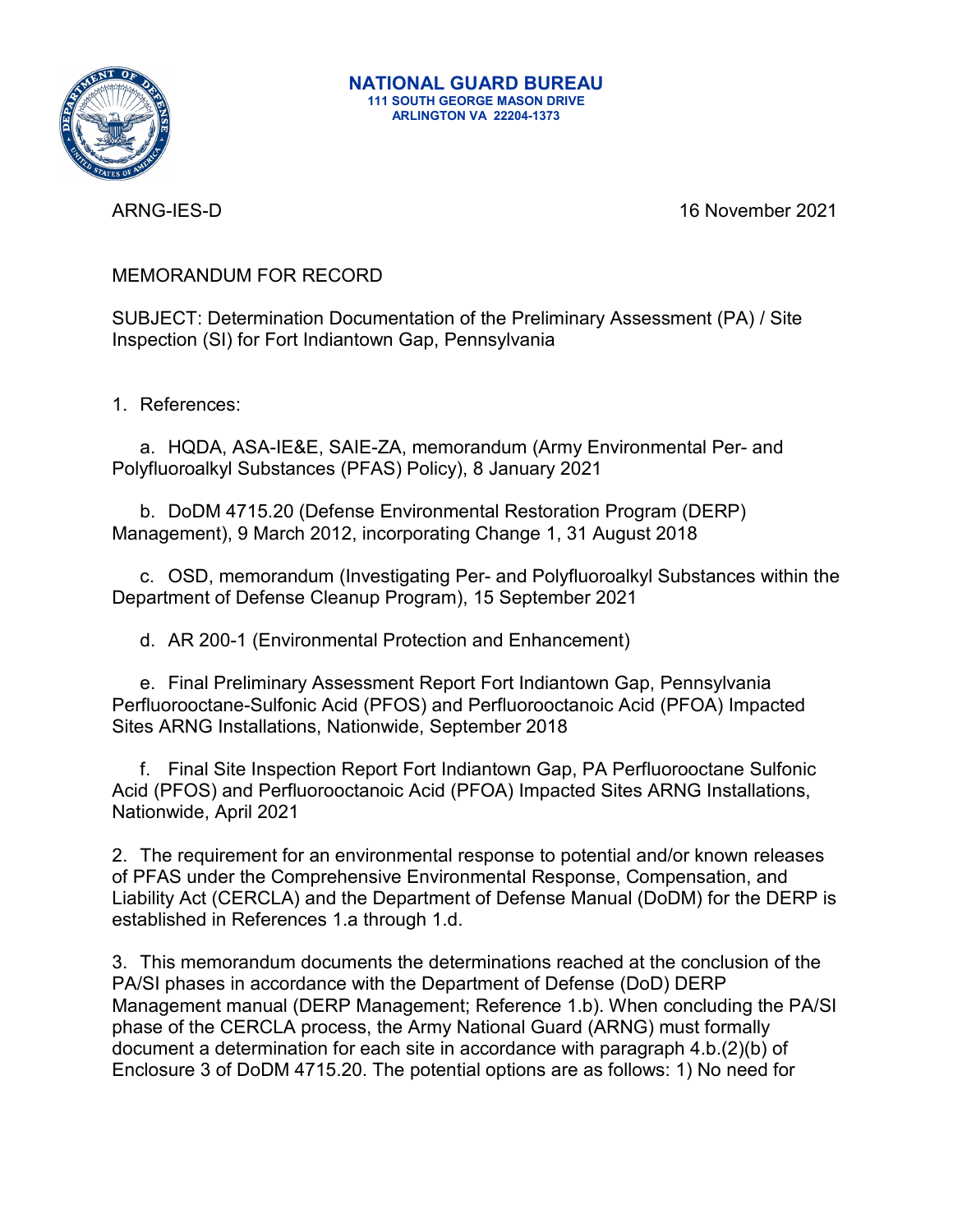ARNG-IES-D

SUBJECT: Determination Documentation of the Preliminary Assessment (PA) / Site Inspection (SI) for Fort Indiantown Gap, Pennsylvania

action; 2) Need for a removal action, but not a remedial action; or, 3) Need for Remedial Investigation (RI)/Feasibility Study (FS). This Technical Memorandum documents the ARNG's determination related to the PFAS PA/SI at Fort Indiantown Gap, Pennsylvania. The need for a RI is based upon the following media-specific risk screening levels, as directed by the Assistant Secretary of Defense for (Sustainment) (Reference 1.c): Groundwater: PFOS: 40 nanograms per liter (ng/L) (40 parts per trillion (ppt)), PFOA: 40 ng/L (40 ppt), PFBS: 600 ng/L (600 ppt); Soil: PFOS: 130 micrograms per kilogram (μg/kg), PFOA: 130 μg/kg, PFBS: 1,900 μg/kg.

4. The PFAS PA at Fort Indiantown Gap, finalized on 27 September 2018, Reference 1.e, concluded further inspection is warranted at six Areas of Interest (AOI) due to potential release(s) of PFAS to the environment from the use or storage of PFAScontaining materials, such as Aqueous Film Forming Foam (AFFF).

5. The PFAS SI at Fort Indiantown Gap, finalized on 27 April 2021, Reference 1.f, sampled six AOIs, and confirmed the presence of PFAS in the environment. Concentrations of PFAS equal to or exceeding the screening levels established by the Office of the Secretary of Defense (OSD) in Reference 1.c were found at one of the six AOIs. The SI concluded further investigation is warranted via Remedial Investigation (RI) at the one AOI where exceedances were found. No Further Action (NFA) was determined for the remaining five AOIs.

6. The determination for NFA, progressing to RI, or implementing a Time-Critical Removal Action (TCRA) is made independently for each of the AOIs at the subject facility based on the data collected during the SI.

7. Army National Guard Installations and Environment Division, Environmental Cleanup and Restoration Branch (ARNG G-9) hereby confirms the recommendations from the SI by formalizing the following decision(s) for each AOI at Fort Indiantown Gap:

a. AOI 1, Combined Arms Collective Training Facility: No further action.

- b. AOI 2, West Ramp Fire Pit Training Areas: RI is required.
- c. AOI 2, East Ramp Fire Pit Training Area: RI is required.
- d. AOI 2, Building 019-101 Ramp (Building 019-101): RI is required.
- e. AOI 2, Current Fire Station (Building 5-117): RI is required.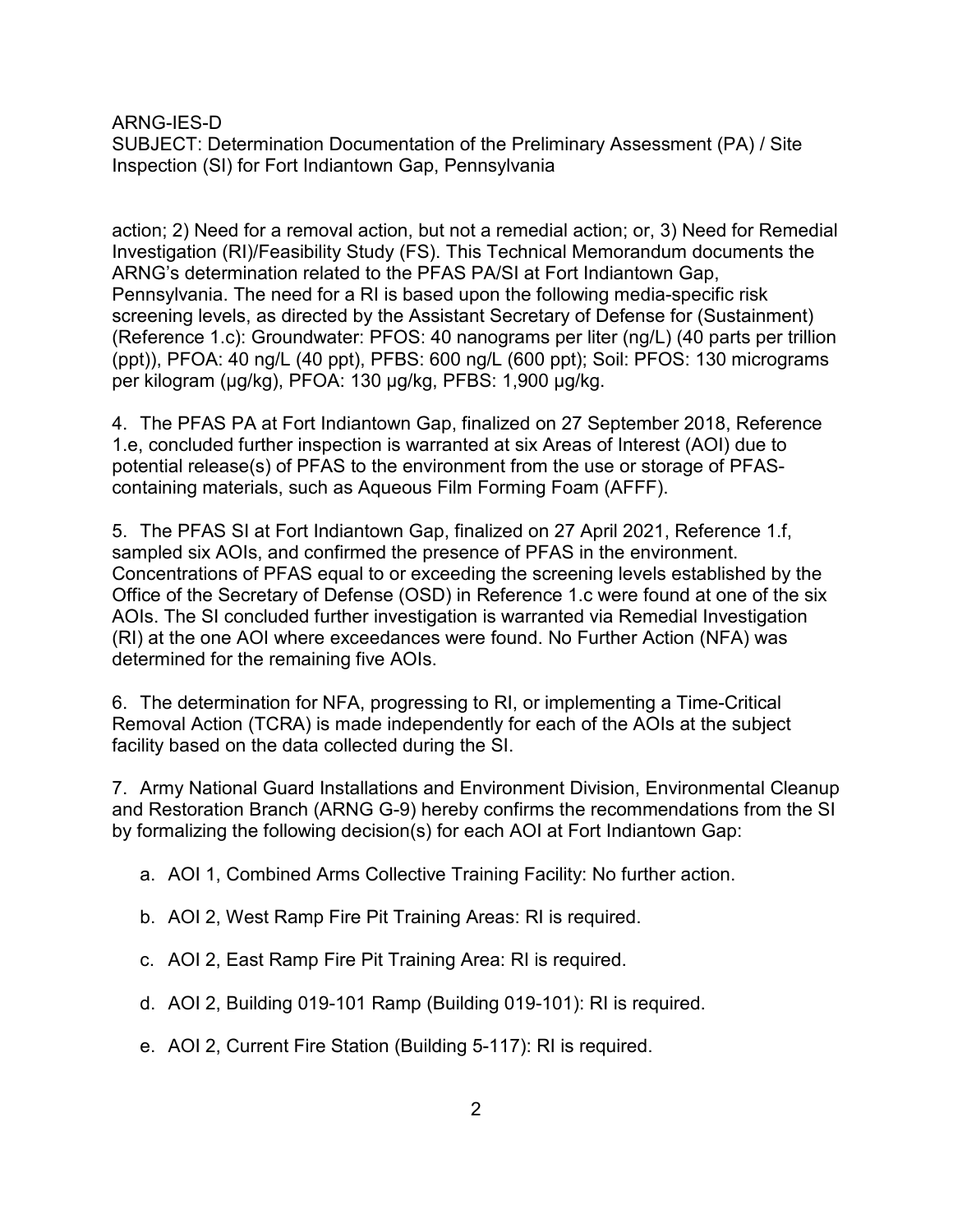#### ARNG-IES-D

SUBJECT: Determination Documentation of the Preliminary Assessment (PA) / Site Inspection (SI) for Fort Indiantown Gap, Pennsylvania

- f. AOI 2, Crash Site: No further action.
- g. AOI 2, Simulated Emergency Event: No further action.
- h. AOI 2, Accidental Tank Spill: No further action.
- i. AOI 3, Johnson Trail: No further action.
- j. AOI 4, Fire Pit Area #19: No further action.
- k. AOI 5, First Street: No further action.
- l. AOI 6, Biosolid Area: No further action.

8. Appropriate coordination regarding this determination has occurred between ARNG-Office of General Counsel (OGC) and ARNG G-9.

9. The point of contact for this action is Mr. David Connolly, PFAS Program Manager, [david.m.connolly8.civ@mail.mil,](mailto:david.m.connolly8.civ@mail.mil) or 703-607-7589.

> LAFAVE.THOMAS. KARL.1096329047 Digitally signed by<br>LAFAVE.THOMAS.KARL.109632<br>9047<br>Date: 2021.11.16 12:58:43<br>-05'00'

Encl THOMAS K. LAFAVE Lieutenant Colonel, U.S Army Chief, Cleanup and Restoration G-9, Army National Guard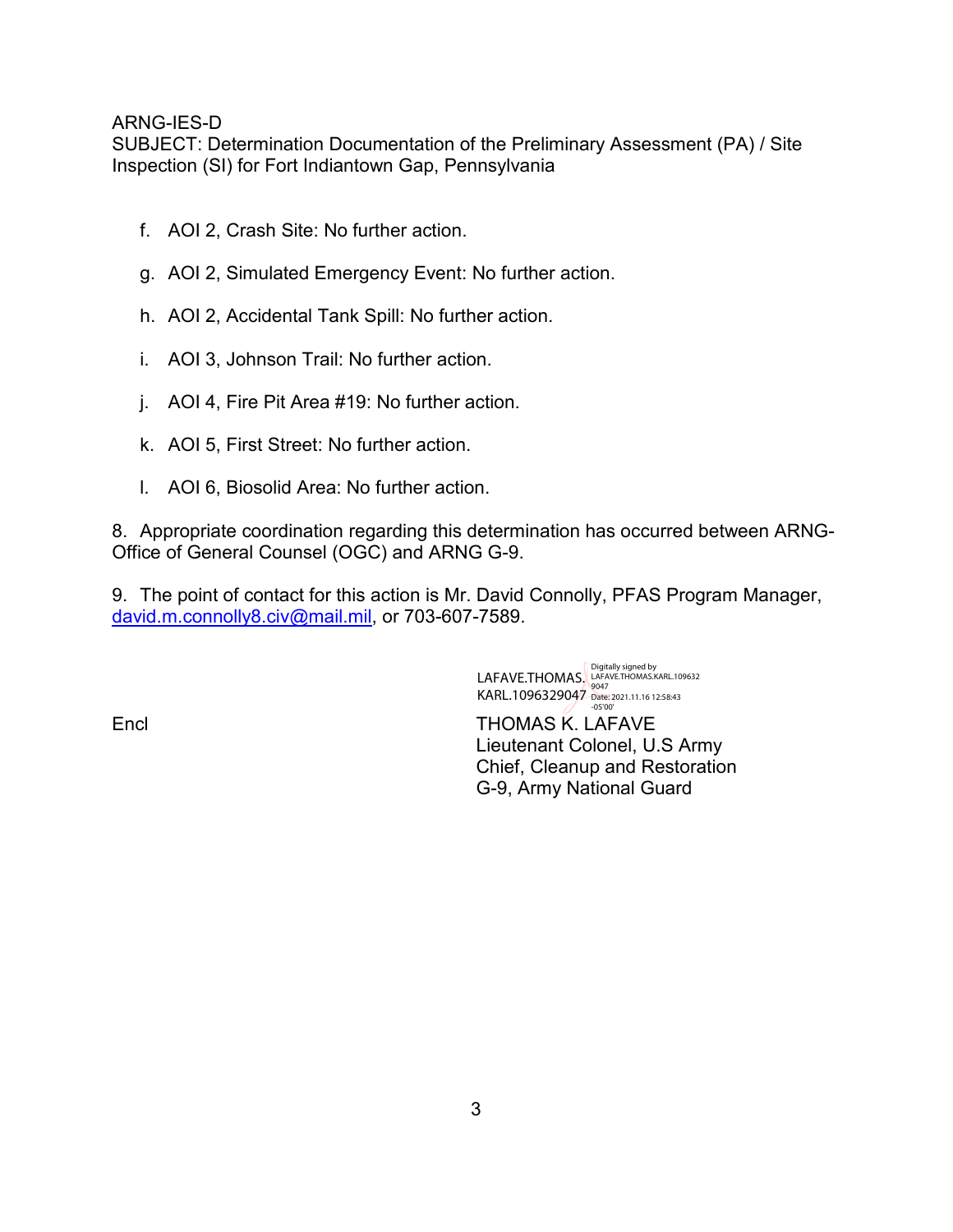# **Per- And Polyfluoroalkyl Substances (PFAS) PA/SI Determination Summary**

### **Fort Indiantown Gap, Pennsylvania**

| Location        |                                                                | <b>Preliminary Assessment (PA)</b>                                                        |                           | <b>Site Inspection (SI)</b>                                                            |                                |
|-----------------|----------------------------------------------------------------|-------------------------------------------------------------------------------------------|---------------------------|----------------------------------------------------------------------------------------|--------------------------------|
| <b>AOI</b><br># | <b>Area Description</b>                                        | <b>Conclusion</b>                                                                         | <b>Determination</b>      | <b>Conclusion</b>                                                                      | <b>Determination</b>           |
|                 | <b>Combined Arms</b><br><b>Collective Training</b><br>Facility | Sufficient evidence<br>of a potential PFAS<br>release warranting<br>further investigation | Proceed with<br>SI        | Release of PFAS into<br>environmental media<br>not confirmed above<br>screening levels | No further<br>action           |
| $\overline{2}$  | West Ramp Fire Pit<br><b>Training Areas</b>                    | Sufficient evidence<br>of a potential PFAS<br>release warranting<br>further investigation | Proceed with<br>SI        | Release of PFAS into<br>environmental media<br>confirmed above<br>screening levels     | Proceed with<br>RI.            |
|                 | East Ramp Fire Pit<br><b>Training Area</b>                     | Sufficient evidence<br>of a potential PFAS<br>release warranting<br>further investigation | Proceed with<br><b>SI</b> | Release of PFAS into<br>environmental media<br>confirmed above<br>screening levels     | Proceed with<br>R <sub>l</sub> |
|                 | <b>Building 019-101</b><br>Ramp (Building<br>$019-101)$        | Sufficient evidence<br>of a potential PFAS<br>release warranting<br>further investigation | Proceed with<br><b>SI</b> | Release of PFAS into<br>environmental media<br>confirmed above<br>screening levels     | Proceed with<br>R <sub>l</sub> |
|                 | <b>Current Fire Station</b><br>(Building 5-117)                | Sufficient evidence<br>of a potential PFAS<br>release warranting<br>further investigation | Proceed with<br>SI        | Release of PFAS into<br>environmental media<br>confirmed above<br>screening levels     | Proceed with<br>R <sub>l</sub> |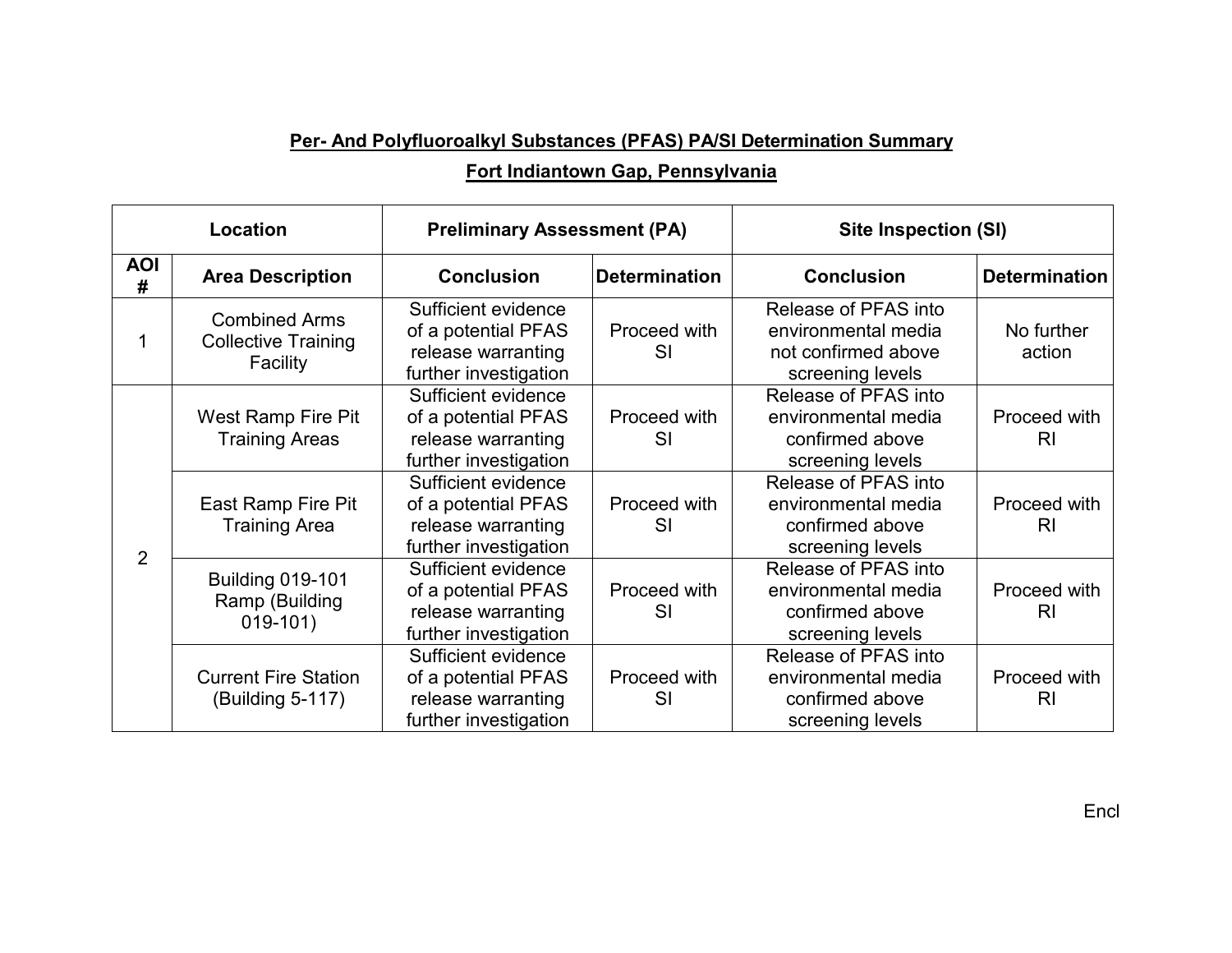# ARNG-IES-D SUBJECT: Determination Documentation of the Preliminary Assessment (PA) / Site Inspection (SI) for Fort Indiantown Gap, Pennsylvania

| $\overline{2}$<br>(cont.) | <b>Crash Site</b>                   | Sufficient evidence<br>of a potential PFAS<br>release warranting<br>further investigation | Proceed with<br>SI | Release of PFAS into<br>environmental media<br>not confirmed above<br>screening levels | No further<br>action |
|---------------------------|-------------------------------------|-------------------------------------------------------------------------------------------|--------------------|----------------------------------------------------------------------------------------|----------------------|
|                           | Simulated<br><b>Emergency Event</b> | Sufficient evidence<br>of a potential PFAS<br>release warranting<br>further investigation | Proceed with<br>SI | Release of PFAS into<br>environmental media<br>not confirmed above<br>screening levels | No further<br>action |
|                           | <b>Accidental Tank</b><br>Spill     | Sufficient evidence<br>of a potential PFAS<br>release warranting<br>further investigation | Proceed with<br>SI | Release of PFAS into<br>environmental media<br>not confirmed above<br>screening levels | No further<br>action |
| 3                         | <b>Johnson Trail</b>                | Sufficient evidence<br>of a potential PFAS<br>release warranting<br>further investigation | Proceed with<br>SI | Release of PFAS into<br>environmental media<br>not confirmed above<br>screening levels | No further<br>action |
| 4                         | Fire Pit Area #19                   | Sufficient evidence of<br>a potential PFAS<br>release warranting<br>further investigation | Proceed with<br>SI | Release of PFAS into<br>environmental media<br>not confirmed above<br>screening levels | No further<br>action |
| $5\phantom{.0}$           | <b>First Street</b>                 | Sufficient evidence of<br>a potential PFAS<br>release warranting<br>further investigation | Proceed with<br>SI | Release of PFAS into<br>environmental media<br>not confirmed above<br>screening levels | No further<br>action |